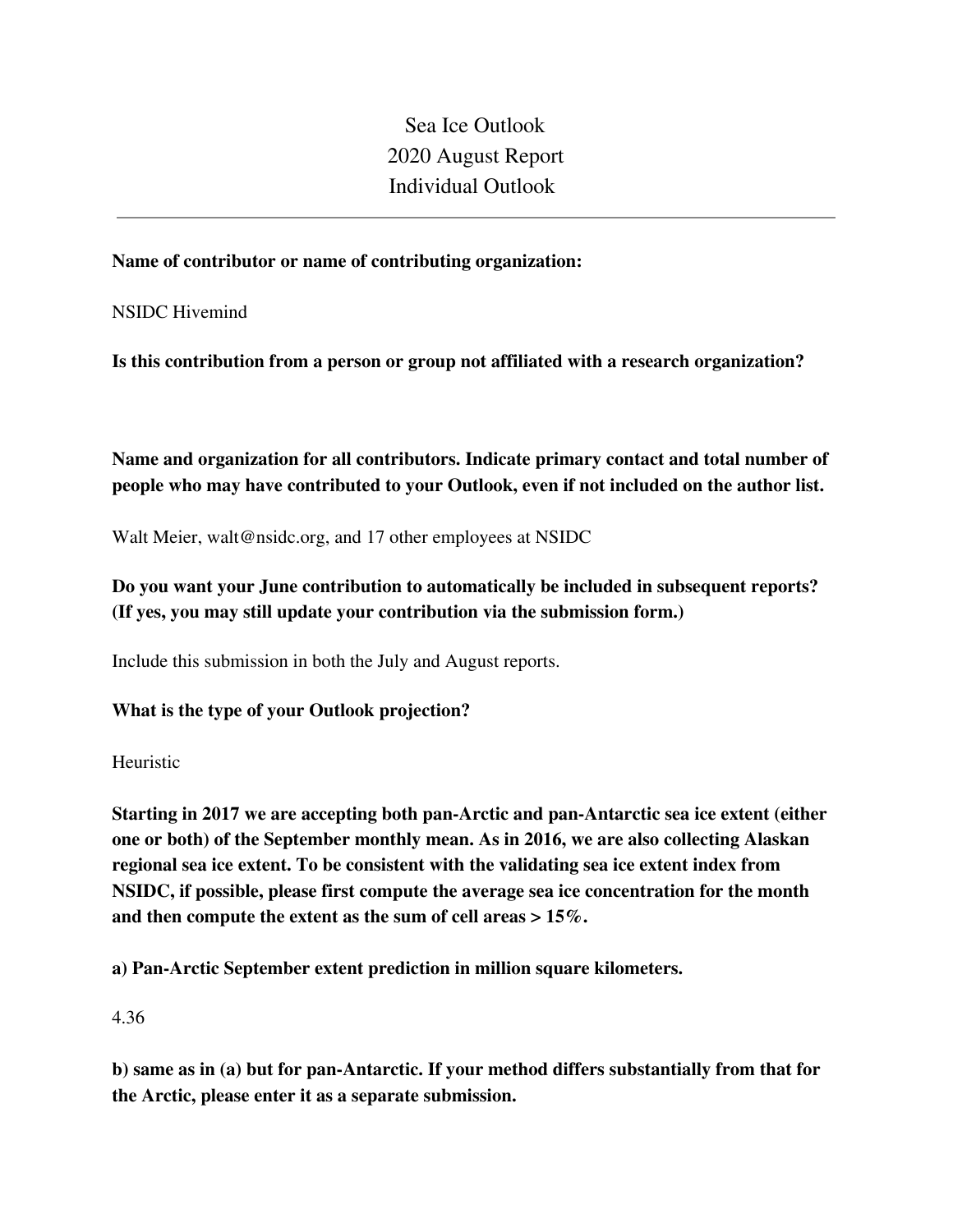**c) same as in (b) but for the Alaskan region. Please also tell us maximum possible extent if every ocean cell in your region were ice covered.**

**"Executive summary" of your Outlook contribution (using 300 words or less) describe how and why your contribution was formulated. To the extent possible, use non-technical language.**

The approach is heuristic expert elicitation method based on entries to an informal NSIDC sea ice contest. Interested employees submitted their guesses and the ensemble average of all guesses. There were 18 total entries, with an average guess of 4.26 million sq km for the September average.

### **Brief explanation of Outlook method (using 300 words or less).**

The approach is heuristic expert elicitation method based on entries to an informal NSIDC sea ice contest.

#### **Tell us the dataset used for your initial Sea Ice Concentration (SIC).**

Guesses were based on the NASA Team algorithm extents from the NSIDC Sea Ice Index, Version 3 (http://nsidc.org/data/seaice\_index/).

# **Tell us the dataset used for your initial Sea Ice Thickness (SIT) used. Include name and date.**

**If you use a dynamic model, please specify the name of the model as a whole and each component including version numbers and how the component is initialized:**

[DynamicModelType]

**If available from your method.**

**a) Uncertainty/probability estimates:**